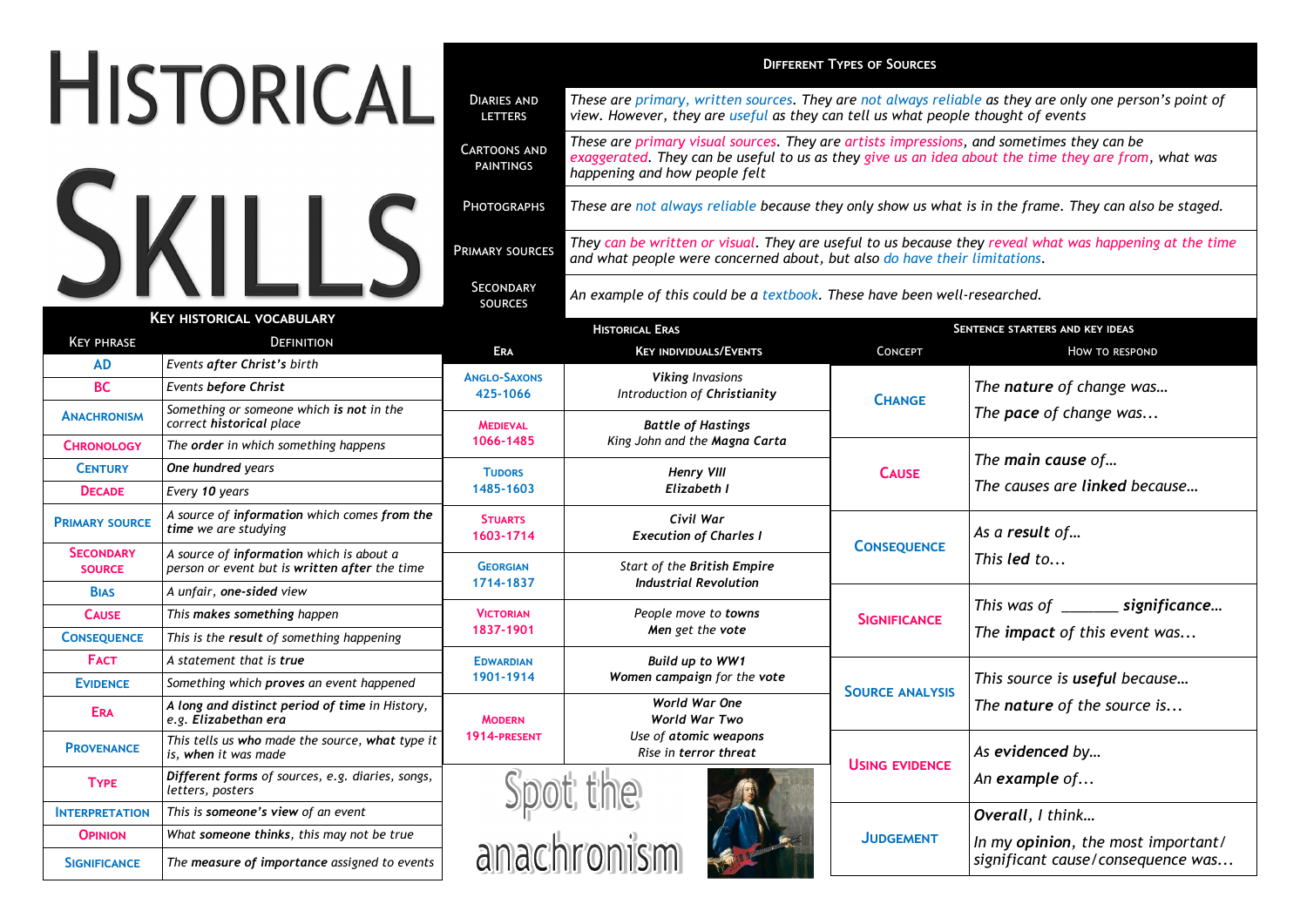| Which phrases will be useful for this unit?                                                          | WHAT ARE THE KEY IDEAS FROM THE UNIT?                                                                                                            |                                                                 |  |  |  |
|------------------------------------------------------------------------------------------------------|--------------------------------------------------------------------------------------------------------------------------------------------------|-----------------------------------------------------------------|--|--|--|
|                                                                                                      | What did we eat in the year 1000?                                                                                                                |                                                                 |  |  |  |
| Migrant-a person who moves to another part of the country                                            | The pig was used very widely, as well as different types of fruit. Sugar was not very widely used until the Middle Ages                          |                                                                 |  |  |  |
| or another country, often just to work for a while                                                   | How did the Crusades impact our diet?                                                                                                            |                                                                 |  |  |  |
| Trade-the action of buying and selling goods                                                         | Many exotic foods arrived, such as sugar, coffee and rice, as well as different spices. Historians claim that the Crusades had                   |                                                                 |  |  |  |
| Exploration-the action of exploring an unfamiliar area                                               | a big impact                                                                                                                                     |                                                                 |  |  |  |
| Convenience food- food which requires little preparation                                             | How did Tudor exploration change our diet?                                                                                                       |                                                                 |  |  |  |
| Settler- a person who takes over land to live on and makes it<br>their own                           | Tudor explorers journeyed to the Americas and Caribbean and brought back many goods, such as potatoes, cocoa and<br>tomatoes                     |                                                                 |  |  |  |
| Invader- someone who enters a country to attack it                                                   | Is fast food a new thing?                                                                                                                        |                                                                 |  |  |  |
| Fun fact: honey is the only edible food which never goes bad!                                        | No! The earliest record of fast food available in Britain goes back to the Roman times, although fast food then wasn't like we<br>know it today. |                                                                 |  |  |  |
| WHAT KEY HISTORICAL VOCABULARY SHOULD I USE IN MY WRITING?                                           |                                                                                                                                                  | WORDS TO DESCRIBE THE PACE AND NATURE OF CHANGE:                |  |  |  |
|                                                                                                      | BRITISH DIET                                                                                                                                     | Rapid- change which happens quickly                             |  |  |  |
| Crusade- a war which is fought to help the Christian<br>religion                                     |                                                                                                                                                  | Slow- change which happens slowly                               |  |  |  |
| Crusader- Someone who fights a crusade to help the                                                   |                                                                                                                                                  | Gradual- change which happens in small steps                    |  |  |  |
| Christian religion                                                                                   | THROUGH                                                                                                                                          | Immediate-change which happens right away                       |  |  |  |
| Holy Land- the area where Jesus lived and died<br>Saracen- the name given to by the crusaders to the |                                                                                                                                                  | Temporary-change which only lasts for a short period of<br>time |  |  |  |
| <b>Turkish Muslims</b>                                                                               |                                                                                                                                                  | Permanent changes which last for a long time                    |  |  |  |
| Rationing- a limit in the amount of food/goods you                                                   |                                                                                                                                                  | Positive- changes which have a good impact                      |  |  |  |
| could have, especially in times of war<br><b>Chronological-</b> the order in which things happen     | TIME                                                                                                                                             | Negative-changes which have a bad impact                        |  |  |  |
| Fun fact: Henry VIII ate around 5000 calories a day!                                                 |                                                                                                                                                  | Fun fact: apples are made of 25% air, which is why they float!  |  |  |  |
| <b>SENTENCE STEMS</b>                                                                                | <b>SPOT THE DIFFERENCE</b>                                                                                                                       | <b>MY TIMELINE OF EVENTS:</b>                                   |  |  |  |
| was more significant than in causing                                                                 |                                                                                                                                                  |                                                                 |  |  |  |
| The primary cause of                                                                                 |                                                                                                                                                  |                                                                 |  |  |  |
| The most important factor for causing<br>There are numerous                                          |                                                                                                                                                  |                                                                 |  |  |  |
| As evidenced by                                                                                      |                                                                                                                                                  | 2019                                                            |  |  |  |
| This suggests that                                                                                   |                                                                                                                                                  | 1000                                                            |  |  |  |
| This led to                                                                                          | Ch <sub>18</sub>                                                                                                                                 |                                                                 |  |  |  |
| This event brought about significant change because                                                  |                                                                                                                                                  |                                                                 |  |  |  |
| This event was inconsequential because                                                               |                                                                                                                                                  |                                                                 |  |  |  |
| Overall, it would seem that                                                                          |                                                                                                                                                  |                                                                 |  |  |  |
| It could be suggested that this event was a catalyst                                                 |                                                                                                                                                  |                                                                 |  |  |  |
|                                                                                                      |                                                                                                                                                  |                                                                 |  |  |  |